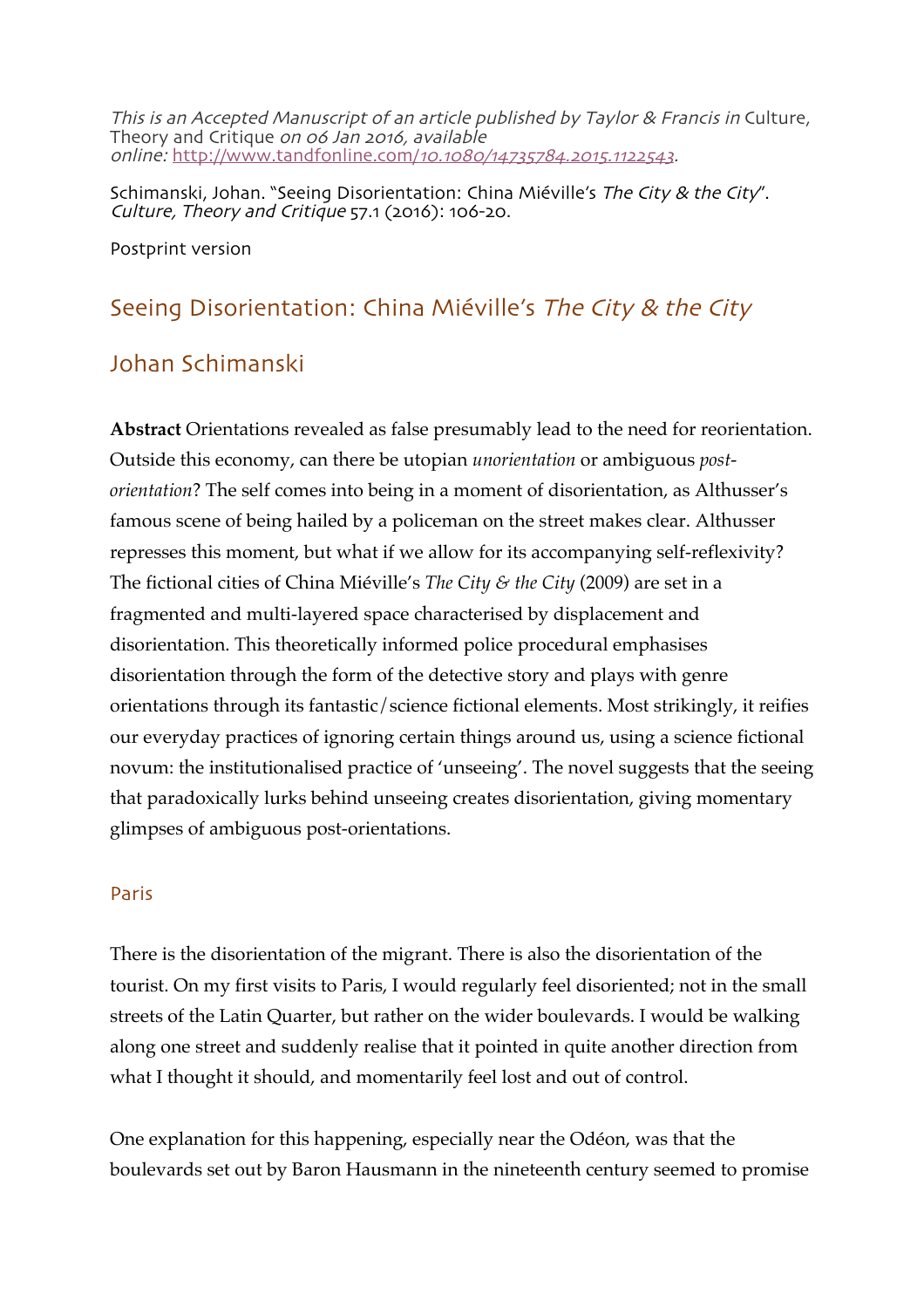a safe reference grid, while actually often crossing each other at acute angles. A zone was set up for me – and perhaps for others – in which I experienced a dissonance between physical and imaginary geographies. This was an uncanny, strange area, suggesting the intrusion of a supernatural force or a distortion in space.

Another explanation lay in my attempt to be an anti-tourist, an oxymoronic identity which involves various kinds of unseeing along with seeing. The Eiffel Tower was a cliché and to be ignored, i.e. was not to be used as a landmark, even if it intruded into sight, poking up above the roofs. To look at a map while standing on a street corner would have made me visible as a tourist and by the underlying logic, invisible as a person. Such laws make it easier to get lost. Benjamin writes: 'Not to find one's way around a city does not mean much. But to lose one's way in a city, as one loses one's way in a forest, requires some schooling' (2006: 53).<sup>1</sup>

Becoming disoriented momentarily interrupted my identity as a sovereign subject. Perhaps the hybridity of the anti-tourist subject position invites such fault lines. One learns to encounter such zones with a sense of excitement and of liberation, of *jouissance*; they promise even the utopian possibility of not needing to be oriented, that is, of reaching a state of *unorientation*. Is it possible to resist the economy of the transitory exchange of orientation for disorientation, and then of disorientation for renewed orientation?<sup>2</sup>

One answer to this quandary may be found in the primal scene Althusser presents to us in his narrative of the formation of the subject. A policeman hails us on the street, and we dutifully take up our subject position. Althusser is careful to describe how the hailed individual is turned around, in a 'one-hundred-and-eighty-degree

 <sup>1</sup> 'Sich in einer Stadt nicht zurechtfinden heißt nicht viel. In einer Stadt sich aber zu verirren, wie man in einem Walde sich verirrt, braucht Schulung' (Benjamin 1991: 237).

<sup>&</sup>lt;sup>2</sup> Compare Franquesa's Lefebvre-inspired critique of an economy by which the mobility 'turn' in the social sciences reinforces the positivism of 'a social reality where things, ideas, and people flow across a seemingly neutral space' (Franquesa 2011: 1012–1013).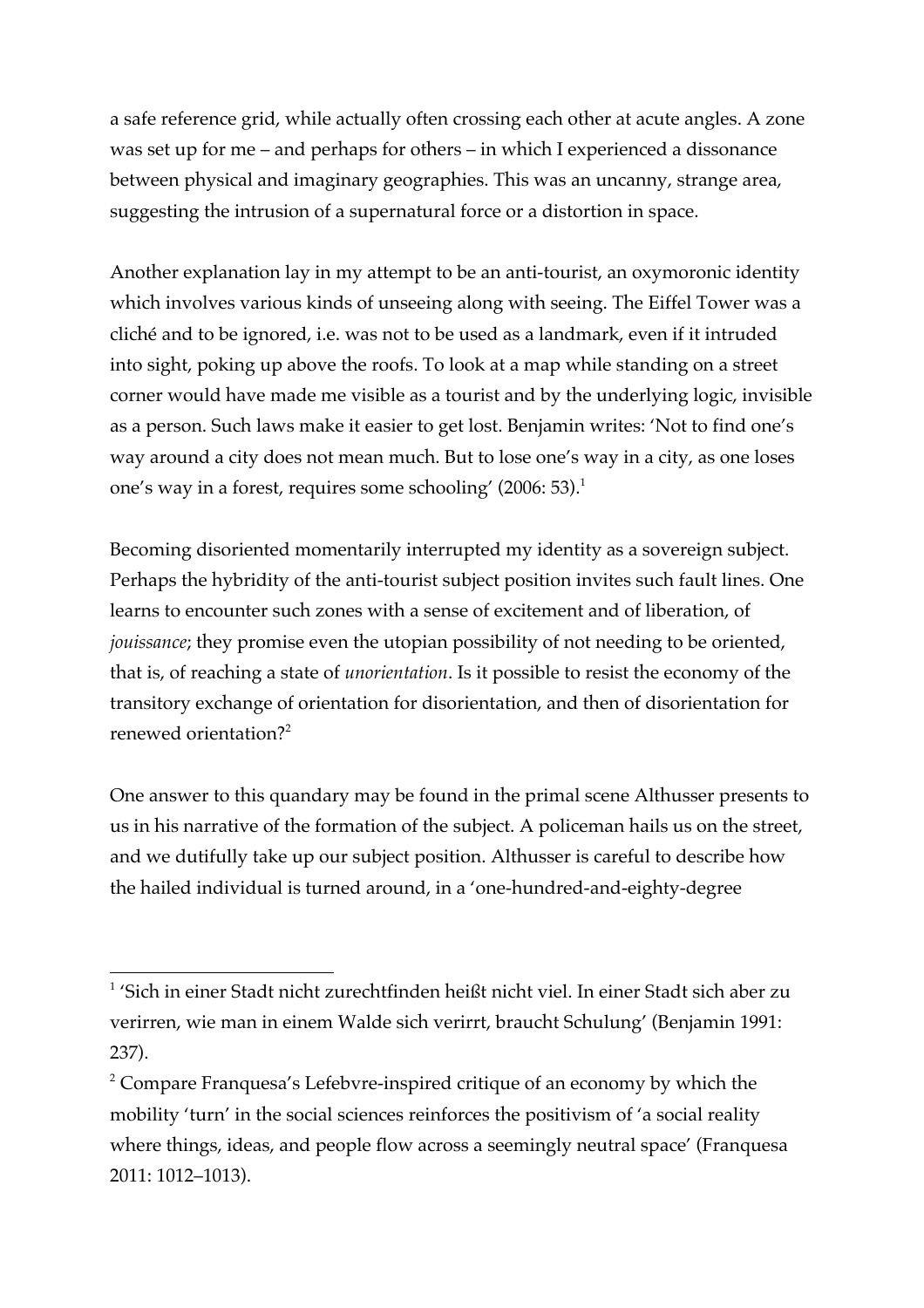physical conversion' (1971: 163).<sup>3</sup> For Althusser, we immediately become subjects, and he erases that moment of hesitation when we are hailed and look wildly around for the unexpected voice. He underlines that he has created this 'little theoretical theatre' for clarity only; 'in reality these things happen without any succession' (1971: 163).4 Ideology, which makes this immediate subjectification possible, cannot see itself from the outside, according to Althusser (1971: 163–164), contradicting the visibility implied by 'theatre'. But what if we turned this upside down, and took the transitory state of being hailed seriously? Then disorientation would happen every time we stand on the threshold of becoming subjects; and the seeds of disorientation would lie already in our oriented lives as subjects. As I insert myself into the symbolic language of the boulevards, take up my role as tourist and anti-tourist, there is already a slight disjunction, perhaps even suggesting the possibility of resistance to orientation. Any later disorientation is a rehearsal and reminder of that moment.

# The modern city

Paris, Amsterdam, Besźel, Ul Qoma: All are modern cities, places of displacement in a globalised world; the latter two are fictional, appearing in the novel *The City & the City* (2009) by China Miéville.

Disorientation is by no means limited to the urban, the modern and the global. There is a whole tradition of states of disorientation in the literature of deserts, polar ice and the sea, with their sandstorms, snowstorms and fogs. Cities reproduce the shiftiness of experiences similar to such epistemological whiteouts. In cities, the senses can be overloaded to the extent that our surroundings lose meaning, making space mobile, fluid and disorienting.

Iconic figures of displacement enter the scene. The two cities of Besźel and Ul Qoma feature immigrants from the outside. Tourists and professionals visit them: some from the other city, some from the 'West'. The main character, Tyador Borlú, who

 <sup>3</sup> '[C]onversion physique de 180 degrés' (Althusser 1970: 31).

 $4$  '[P]etit théâtre théorique' (Althusser 1970: 31); 'dans la réalité les choses se passent sans aucune succession' (Althusser 1970: 32).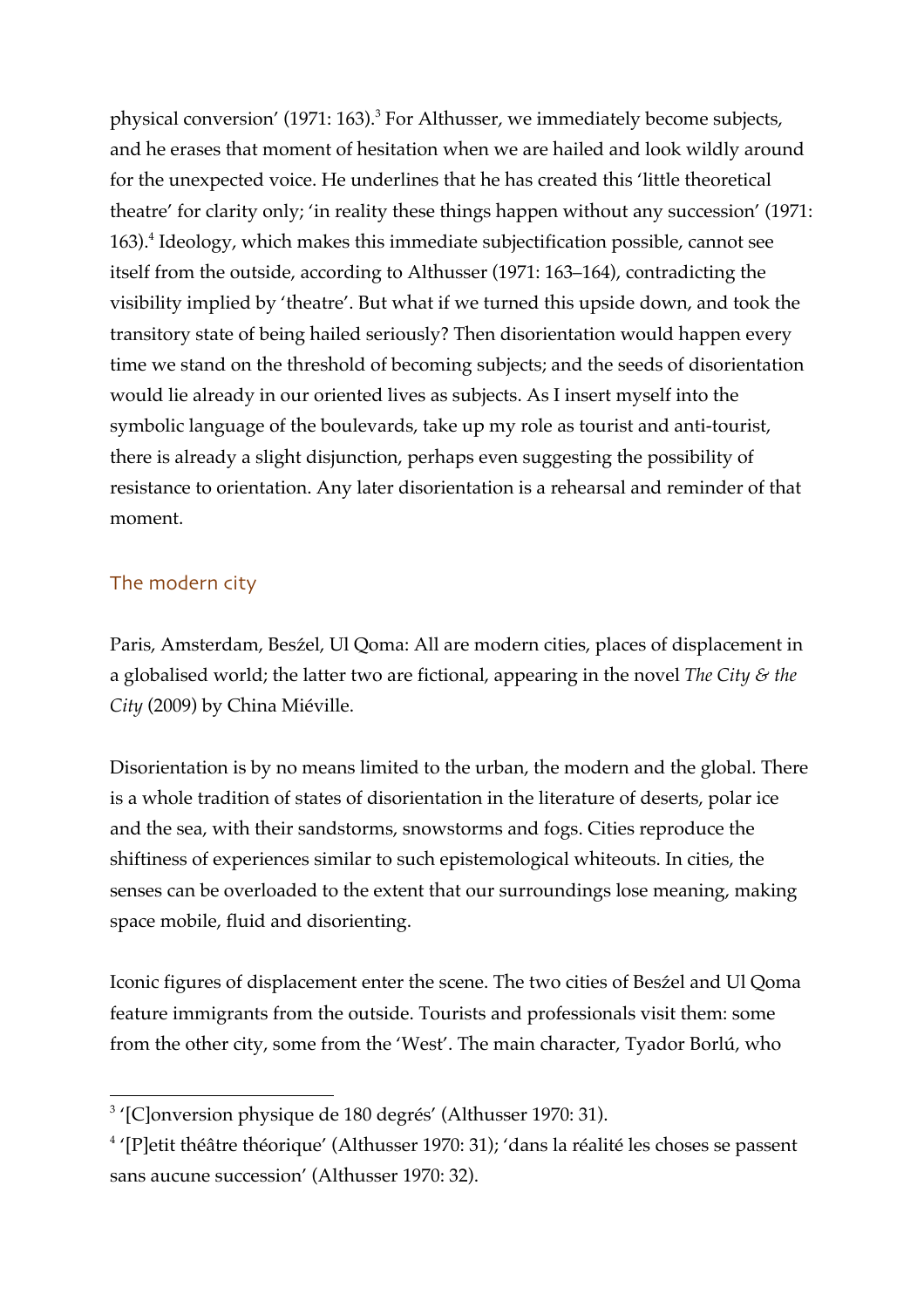comes from Besźel, visits Ul Qoma. Investigating the murder of a young woman, he crosses the border between the two neighbouring cities in his capacity as a police detective, though he sometimes takes on the role of a tourist. One of his favourite cafés in Besźel is in the Ul Qoma exile community there, Besźel's 'Ul Qomatown'. In such environments, disorientation is likely to occur. Disorientation may sometimes just be a metaphor for less directionally slanted states such as displacement or confusion, but often it is also an effect and a metonym of such moments.

# Orientalism

Situated in post-communist Central or Eastern Europe (or both), the fictive setting of *The City & the City* is sensitive to both the nuances of the political world order and to a literary tradition. A totalitarian communist past replaced by a form of limited turbocapitalism is posited for Ul Qoma; both Besźel and Ul Qoma are caught between globalisation and neo-nationalism, each with their violent aspects in the novel. African and Arab immigrants make their presence felt, along with Balkan refugees. The names and languages of Besźel and Ul Qoma are respectively faux-Hungarian/Slavic/German and faux-Arabic/Urdu. The third, but presumably mythical city mentioned in the book, Orciny, makes reference to the fictional Central European country of Ursula K. Le Guin's *Orsinian Tales* (1976) and *Malafrena* (1979). Miéville himself cites Jan Morris, Alfred Kubin and Franz Kafka as major influences; the concern shown in *The City & the City* with a mysterious and powerful juridical entity, the 'Breach', is a clear reference to Kafka's *The Trial* (1994; orig. *Der Prozess*, 1925).

On the one hand, the setting is redolent of a sense of an imaginary Eastern and Central European space which is both fragmented and multi-layered, both underrepresented and over-determined, characterised by Robinson (2007) in his exploration of modernist visions of Eastern and Central Europe as a 'nowhere'. In spite of the origins of the word 'orientation' (to point to the Orient) or the opportunistic neocon renderings in 2003 of Eastern Europe as the 'New Europe', the stereotype of Eastern Europe as a belated region or the complicatedly folded fringe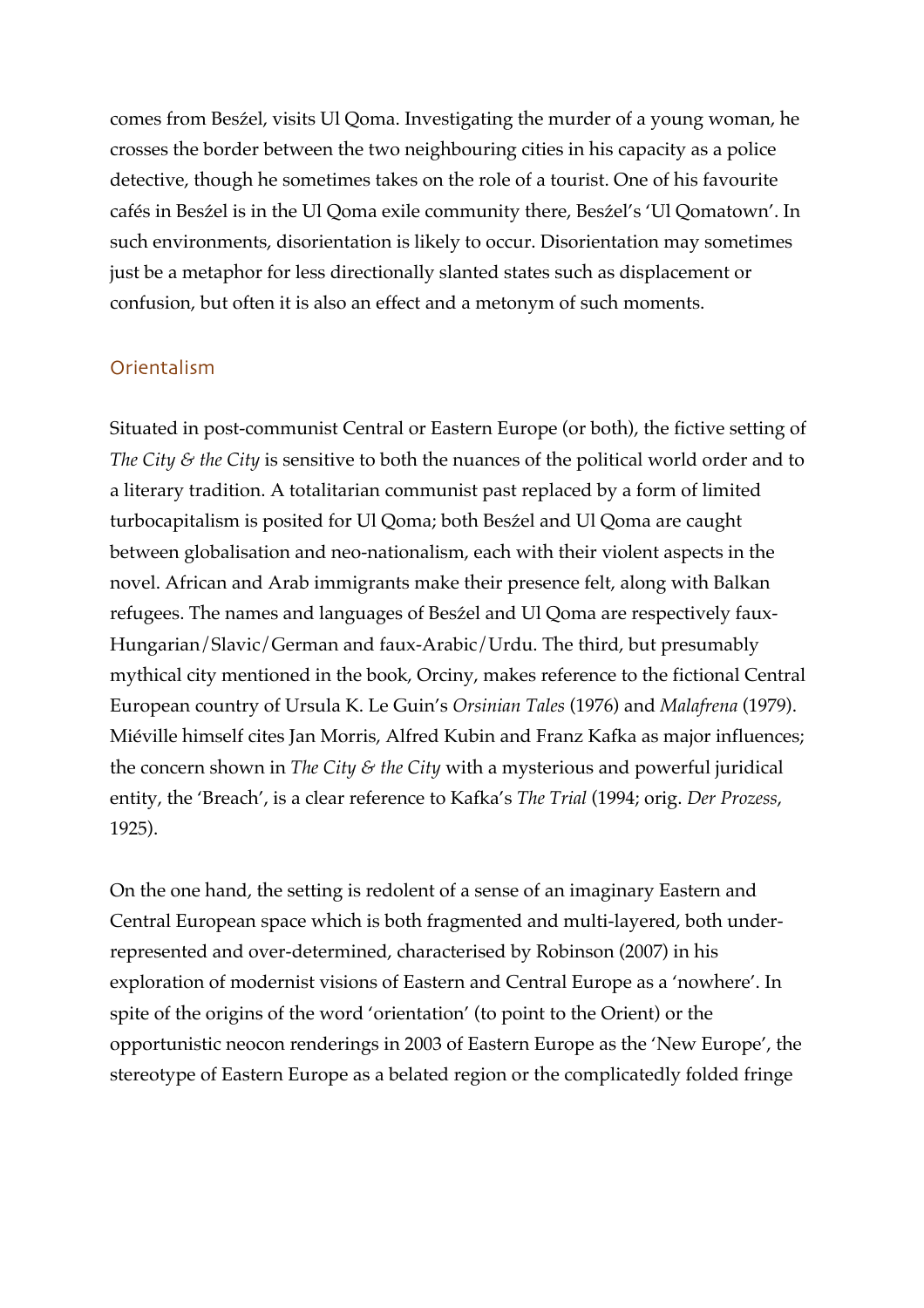on Europe's gown still underlies many Western imaginative geographies.<sup>5</sup> As Derrida showed in his essay 'The Other Heading' ('L'autre cap'), originally published in 1990, Western Europe is often figured as a leading direction, as a cap in the French senses of 'head' and 'heading', as a metaphorical capital city with the centralised power of symbolic and economic capital. Derrida's criticism is directed at the inability within this model to open itself to expérience (experiment/experience) rather than just to follow a mechanical programme (1991: 43; 1992: 41).

The very setting of *The City & the City* thus promises to challenge orientations and provide openings to disorientation. Miéville's use of orientalist stereotypes is tempered by the novel's outside gaze on 'Westerners', and indeed its most obvious performative thrust, a critique of the role of 'unseeing' in social spaces in general.

# Detective work

The protagonist of *The City & the City* is a police detective working for the Besźel Poliszai. Working in a noir environment, with a hardboiled attitude incorporating the intellectual, caring and rebellious streaks typical of many latter-day crime fiction detectives, Tyador Borlú goes through many of the topoi of detective fiction. Some of these encapsulate switches from one orientation to another that potentially open up transitory states of disorientation. Detective fiction is about following leads that often turn out to be false – not necessarily dead ends, but the uncovering of evidence which changes the whole frame of reference. Game-changing is particularly marked in *The City & the City*, as the murder Tyador is investigating proves to address the central premises of the whole society to which he belongs, and indeed his own identity. As the investigation progresses, conspiracy upon conspiracy is uncovered, with neo-nationalist politicians, city unification activists, a probably mythical third city, and American hi-tech companies all possibly or definitely connected to the murder. Tyador's role is radically changed as he is first warned that a higher

<sup>&</sup>lt;sup>5</sup> Freedman makes the point that the cities sometimes seem to be placed outside Europe, in an 'irreducible margin of indeterminacy' (2013: 21). Indeed, the novel plays on a discourse of 'nested orientalism' or 'nested Balkanism', in which each country in Central and Eastern Europe sees neighbouring countries to the East of themselves as not quite being part of Europe (Bakić-Hayden 1995; Todorova 1997).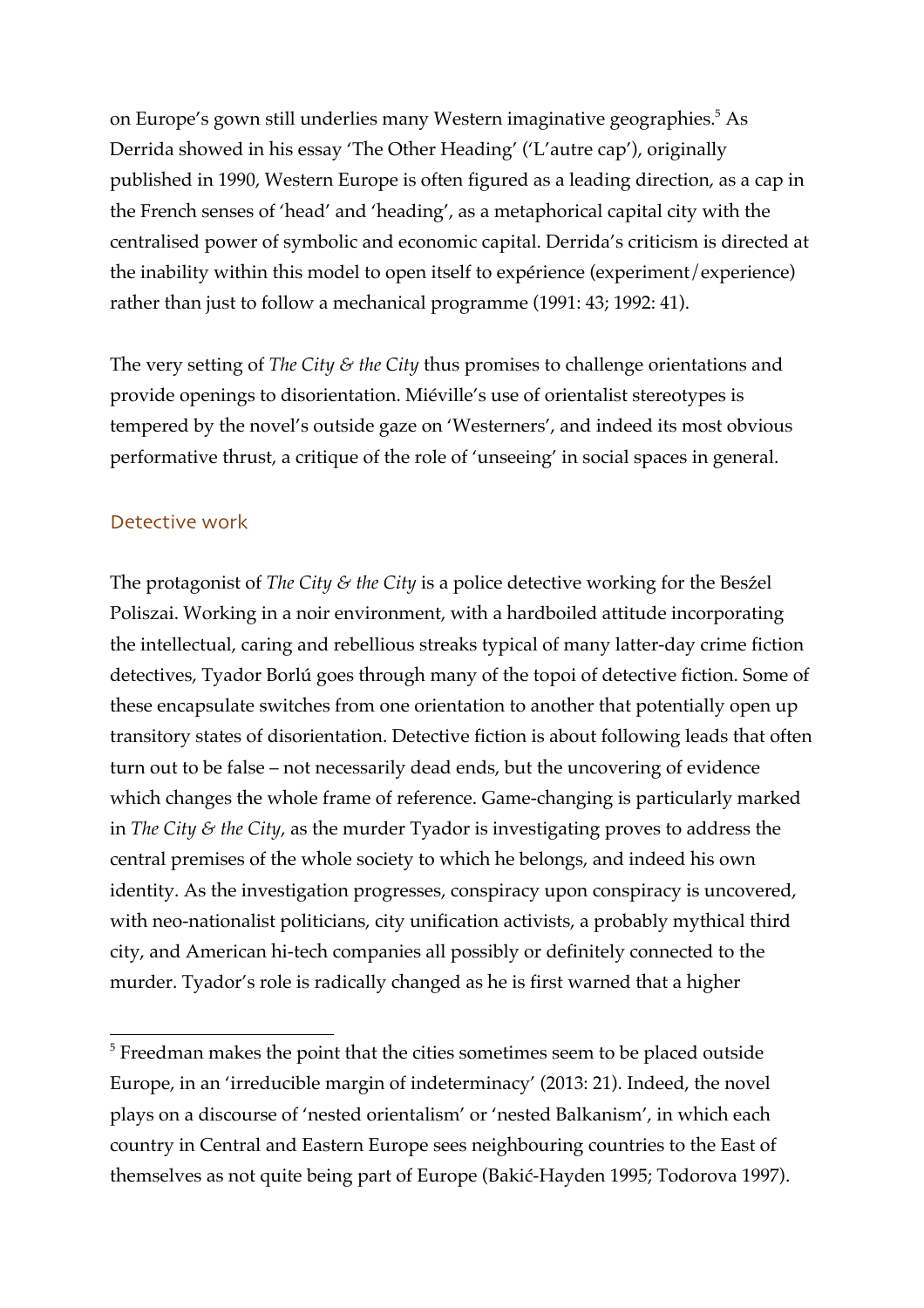investigation bureau (the mysterious 'Breach') will take over the job; then that this takeover will not after all happen; then that he must go to the foreign city of Ul Qoma and work with the police there and in the end that he has become part of the Breach. He undergoes a series of epistemological turns and initiations, broadly indicated by the division of the novel into three parts: 'Besźel', 'Ul Qoma' and 'The Breach'.

The possibility that Tyador will have to give over the investigation to the Breach is raised already in the first section. Such a handover is similar but not quite the same as the handing over of responsibility for an investigation from a local police department to the FBI in a U.S. American crime narrative. In contrast to the regular topos, Tyador welcomes the Breach's expertise and powers, although he persists in his investigations while waiting for the Breach to take over. The real confusion and disorientation sets in when his boss Gadlem informs him that he will, after all, retain responsibility for the investigation, as the conditions for 'invoking' the Breach have not been fulfilled. He finds this frustrating, because he realises that the case might not be solved without the powers of the Breach.

His reaction is confusion – 'Sir? I don't understand . . .' – and then exasperated consternation, 'What? What? What the hell . . .?' (Miéville 2009: 107) – and a certain speechlessness (the ellipsis). Afterwards, he is shown a surveillance video proving that there is no reason to 'invoke' the Breach. Before realising what is depicted, he asks twice: 'What am I looking at?' (Miéville 2009: 108). Fast-forwarding, his boss tells him: 'Deep of the night. Where are we, Borlú ? Detect, detective' (Miéville 2009: 108). When shown a van on the video he writes (in his function as narrator): 'I looked at him for an answer' (Miéville 2009: 108). There is a shuttling back and forth. The fast-forwarding makes 'little cars dance', and Tyador himself manipulates the VCR, 'hurtling the van backwards into my line of sight, then bringing it a few metres forward, pausing it' (Miéville 2009: 108). His boss marks out the mobility in Tyador's detection work, his striving to reorient himself, by theatricalising it: '"There he goes", murmured Gadlem. "He's onto something. He has something, ladies and gentleman"' (Miéville 2009: 108–109). Ultimately, Tyador's disorientation expresses itself physically, in his body: 'I walked back and forth between Gadlem's desk and the frozen car on-screen, the conveyance of the victim' (Miéville 2009: 111). His boss is forced to tell him to '[s]top spinning like a drunk dog' (Miéville 2009: 111).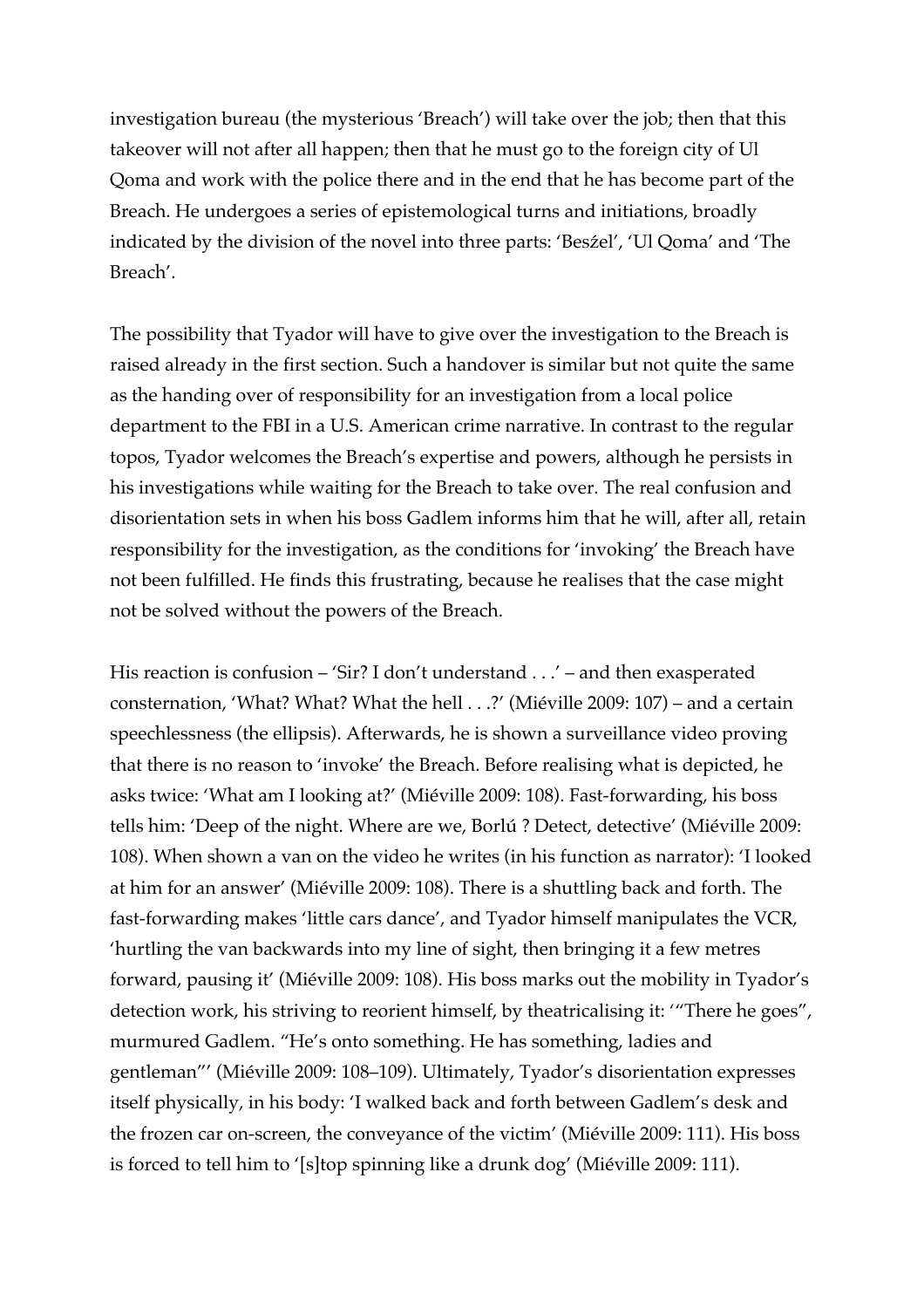Tyador must accept his fate however, reorienting himself to continue with the case. The cars stop dancing, he ceases spinning. He learns to become a subject (rather than a drunk dog). He is successfully hailed by his own police officer. But the theatrical element Gadlem introduces into this hailing suggests the possibility that the ideology which makes the scene possible has an outside and can be made visible, that is, made into a 'theatre'. Those who have read *The City & the City* will know that this question of seeing and 'unseeing' is central to the novel's implicit argument about the ways our lives are ordered and oriented.

#### Reading work

If you have read the novel, you will also know that I have been purposefully 'unseeing' certain particulars, leaving those who have not read the novel in the dark about its most central premises. The most prominent of these may be summarised as follows. (1) Besźel and Ul Qoma are not neighbouring cities, and not one city split down the middle (as used to be the case in Berlin), but two culturally different cities spatially intermeshed to an extreme degree. (2) Due to some unclear antagonism between the cities, nobody is allowed to see or interact with people, buildings or objects in the other city from the city in which they are located, though they may be moving in the same physical space. (3) Children learn to 'unsee' citizens of the other city as they grow up; visiting tourists, researchers and executives must undergo courses and tests before entering one of the cities and travellers from one city to the other must also train themselves to be able to unsee what they were previously allowed to see. (4) The only way of legally crossing from one city to the other without visiting a third country is to go through the single border control post in an enormous building located at the centre of the cities. (5) Certain physical spaces are shared and others are not; some marginal spaces are disputed and possibly there are some marginal spaces which are not part of either city; some singular spaces of power allow citizens to meet without any unseeing and some belong to the Breach. (6) The two city police forces have jurisdiction over normal crimes; while the Breach is an entity belonging to neither city which attends to all breaches of the rules forbidding seeing and interaction. (7) In addition to these three groups, a possibly mythical fourth one belongs to Orciny, a city said to be located in the interstices between Besźel and Ul Qoma. (8) A special committee of politicians from both cities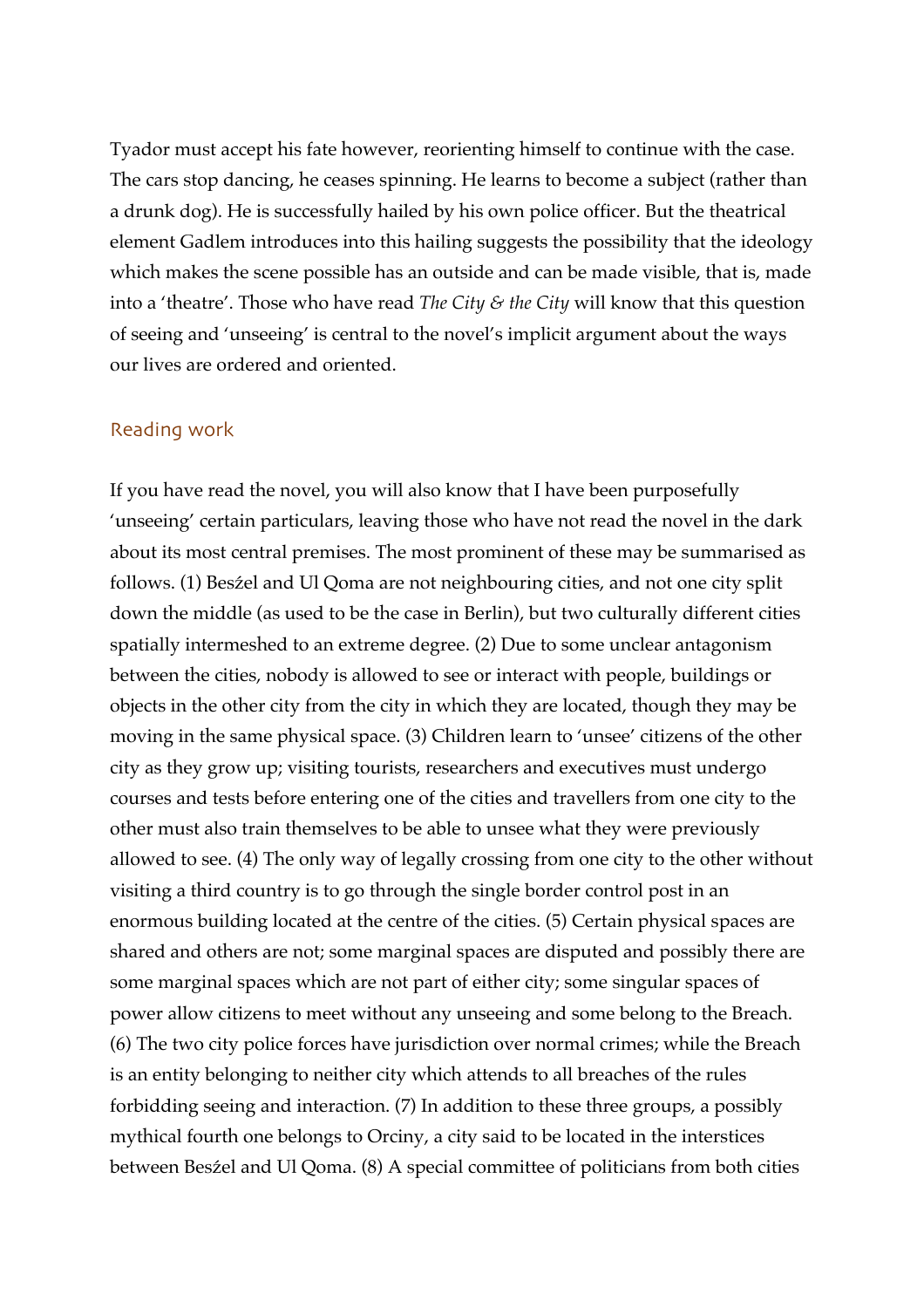liaise between the cities and has the power to call on the Breach to attend to breaches which the Breach has not already attended to by itself. (9) Breachers disappear, at least in some cases becoming part of the Breach. (10) A primordial civilisation existing before the formation of the two intermeshed cities has left behind it mysteriously anachronistic artefacts with strange powers.

This setup creates potentially disorienting urban labyrinths. It also suggests a theoretical sophistication to *The City & the City*, with many of the topoi quite possibly being taken from theoreticians such as Derrida or Bhabha before finding themselves transformed in the novel. The way the word 'breach' means both the crime and the institution that prosecutes the crime hints at the deconstructive; as does the way in which the term 'cleave', with its two diametrically opposed meanings in English, is used of the original act creating the two intermeshed cities. The constant play of third spaces hints at the postcolonial and theories of cultural difference.<sup>6</sup> The setup also smacks of science fiction and the fantastic. The novel plays what becomes an increasingly obvious game with the reader as she attempts to orient herself in the space of genres.<sup>7</sup> In his analysis of the novel, Freedman identifies as a fundamental question its 'generic orientation' (2013: 14). Right from the beginning, the novel successively introduces the central premises above, many in a way that purposefully invite the reader (and in some cases the characters) to believe that the phenomena described are in some way magical or beyond the limits of present-day science and technology. In each case, barring perhaps that of the mysterious artefacts, this proves ultimately not to be the case (compare Freedman 2013: 17). In science fictional terms, this is a text in which all or almost all of the nova involved are social and not technological. Original orientations in the direction of the marvellous are shown to be false orientations, and the reader goes through many transitory states of potential genre disorientation. If genre is a way for the readers to orient themselves while reading, this text brings attention to this fact, and to the always-present possibility that a text may change its genre orientation at some later point.

 $6$  In this essay, I focus mainly on the gaze as an (dis)oriented activity. The ways in which the novel elaborates on language, or, as Freedman (2013) has shown, on uneven development, promise fruitful alternative access points.

<sup>7</sup> Compare the reviews summarized in Frelik (2011: 20).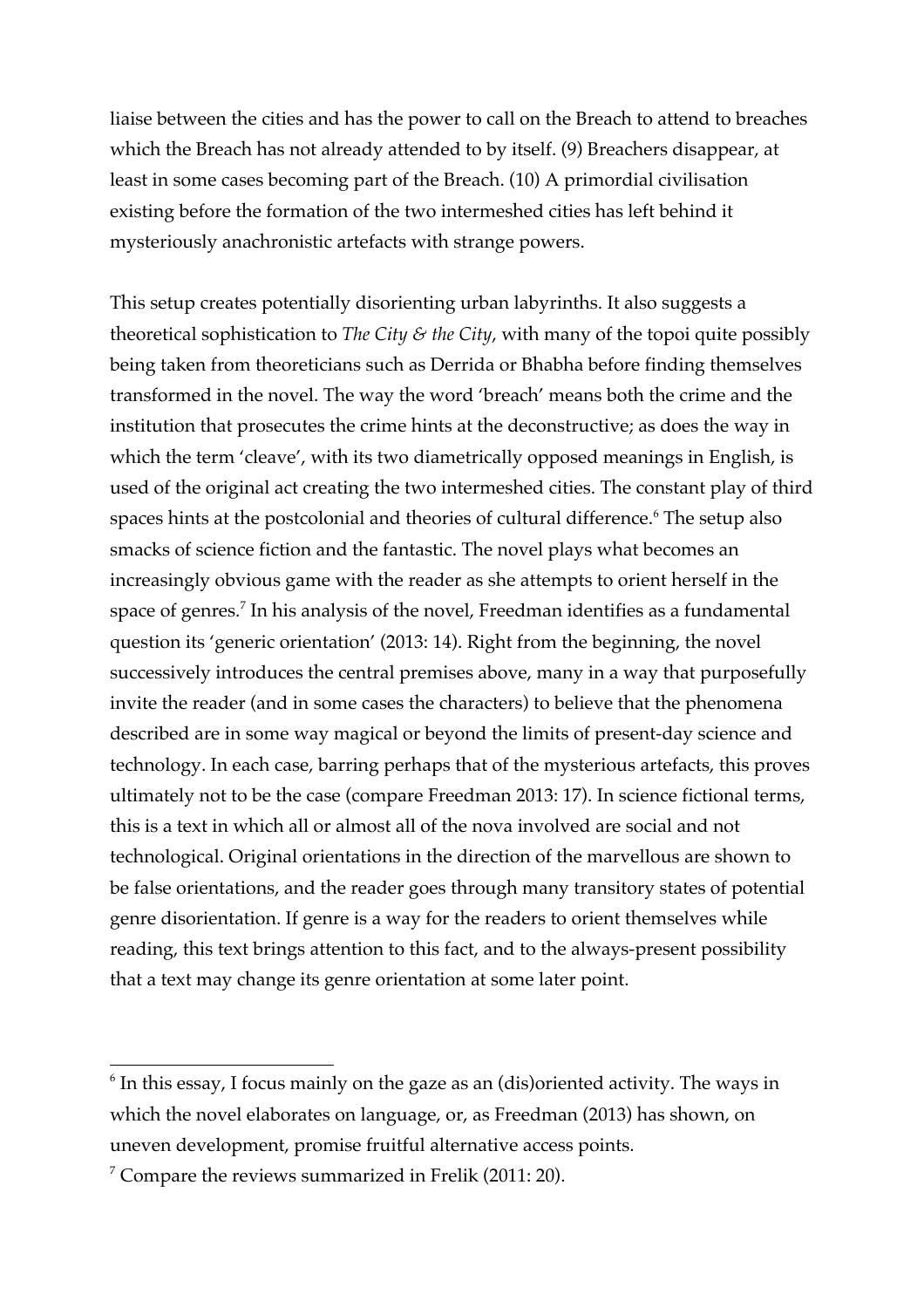*The City & the City*, through this process of deferral, produces a form of hesitation about explanations that is very similar to the form of indefinite hesitation Todorov (1975, 1976) argues is at the centre of the genre of the pure fantastic. The pure fantastic is, according to Todorov, a genre in which both supernatural and realistic explanations may be given for strange or uncanny events in the text, but which does not make the choice between the two possibilities for the readers. Most fantastic texts are not 'pure', since they usually end by choosing either supernatural or realistic explanations. The genre orientation thus switches in many texts from fantastic to either marvellous (*le merveilleux*, supernatural explanation) or uncanny (*l'étrange*, realistic explanation). In the meantime, the reader (and often a character functioning as an internal focaliser, as in *The City & the City*) is held in a position of what Todorov calls hesitation, or what we might call 'generic disorientation'. In the pure fantastic, this disorientation is never replaced by orientation; except in that this indefinite disorientation is made into an orientation in itself, the genre of the pure fantastic. Perhaps the pure fantastic is, whatever the adjective 'pure' suggests, an example of a *post-orientated*, hybrid genre.

*The City & the City* does not reproduce Todorov's scheme exactly, no doubt because it belongs to another age than that of the nineteenth century fantastic. On the one hand, hesitation is constantly replaced, until it only remains in connection with a few isolated phenomena in the novel's world. These phenomena are: (1) the reason for the original cleavage; (2) the small possibility that Orciny might exist; and (3) above all, the precursor artefacts which may or may not have marvellous powers which would be of great interest to certain American hi-tech firms. On the other hand, hesitation is complicated by the science fictional element in the book, clearly announced by the (alternative) historicity of its fantastic world. The supernatural explanation the reader searches for is magic – in keeping with a fantasy text – or at least a Kafkaesque variant of surrealism, whereas the realistic explanation searched for is pseudoscientific (in keeping with a science fiction text). The successive hesitations or genre disorientations held in place by *The City & the City* are thus between the realistic and the fantastic on the one hand, and between science fiction and fantasy on the other.

This disorientating play with genres is so well constructed as to be continuous, but also so well constructed that it becomes difficult for the reader to unsee the play. In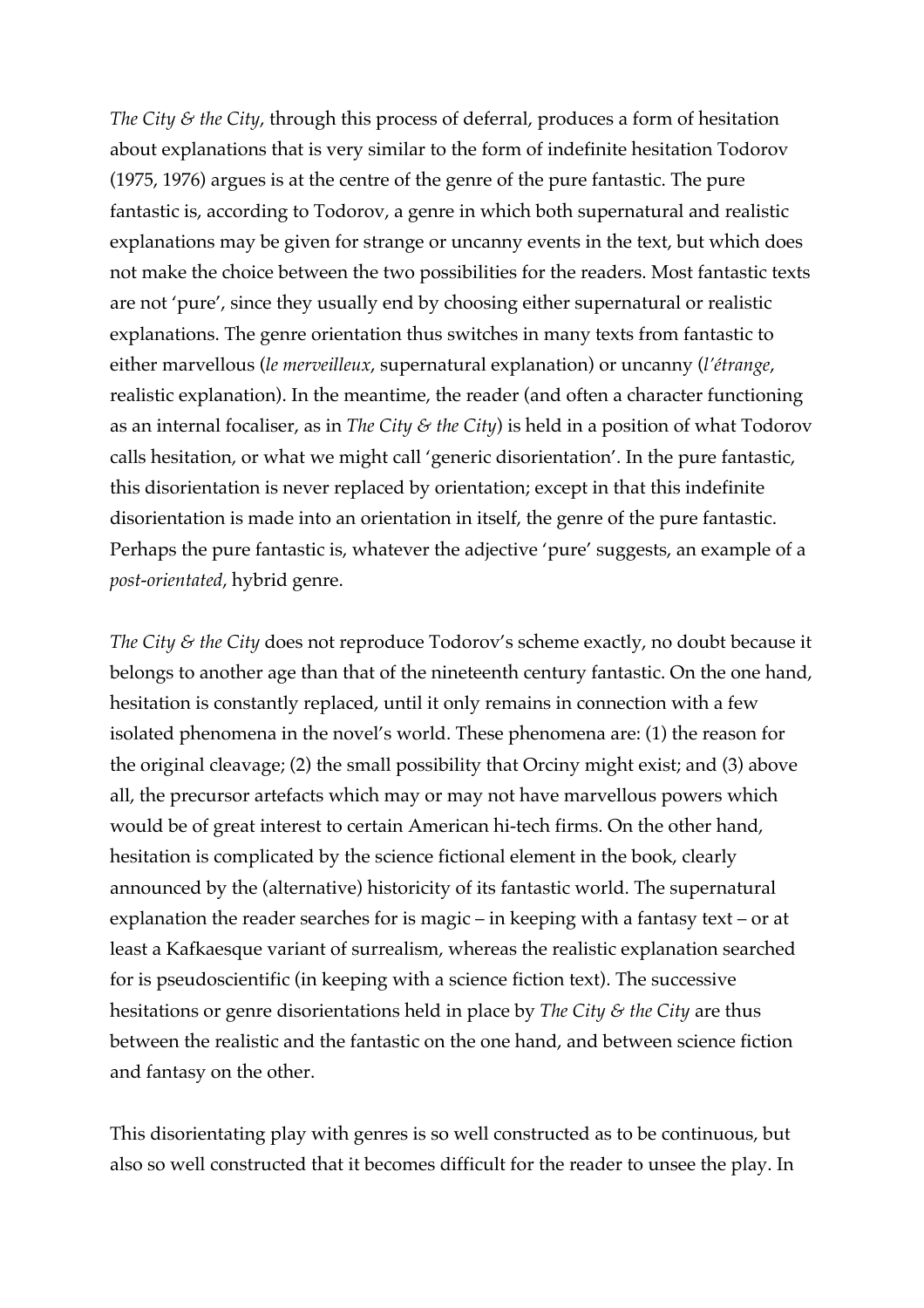its games and references, along with its detective providing an allegory of reading, it reveals what Linda Hutcheon would, within her categorisation of metafictions, call a 'diegetic covert narcissism', the models for which are '(1) detective  $/$  (2) fantasy  $/$  (3) game / (4) erotic' (1984 [1980]: 154). Three of Hutcheon's four models are manifested in *The City & the City*. Much as Tyador's disorientation is theatricalised by his boss, the novel provides readers with a theatre of genre in which our moments of disorientation become visible.

### Border disorientation

Miéville himself identifies the leitmotif of *The City & the City* as the border (Naimon 2011: 56). It is indeed a novel full of borders, especially in the topographical sense, with all the convoluted, intermeshed and interstitial spaces of Besźel and Ul Qoma. It involves also the two cities' borders to the outer world and the strange border crossing point in the middle of the cities, in the building called 'Copula Hall'. Living in or visiting one of the cities involves many epistemological borders, markedly so in the practice of 'unseeing' people, cars, buildings, etc. through the filter of a highly regulated gaze. Topography and epistemology work together in the lives of denizens and visitors, as is made particularly clear when these actually cross the borders of the two cities, either from the outside or through Copula Hall. When crossing these borders in a legal fashion, the border-crossers must change their ways of seeing and unseeing, adapting them to the City (or in some cases, some other space) into which they have entered. Such border crossings constitute temporal borders in their lives, marking out spaces of initiation and *Bildung*.

Indeed, the book explicitly describes these transitory spaces as involving pedagogies: Benjamin's 'schooling' (*Schulung*). Learning to unsee the other, naturalising the practice, takes place from an early age, much as one teaches children in our contemporary world how to behave in relation to motorised traffic. Tourists have to take courses and tests before being given a tourist visa to one of the cities. Citizens must take courses in how to unsee what previously was seen after passing through the border checkpoint in Copula Hall. Actual practices are supplemented by pedagogic simulacra, theory and corrections for minor infringements. The latter hints at an alternative pedagogy, involved in illegal border crossing: being taken in by the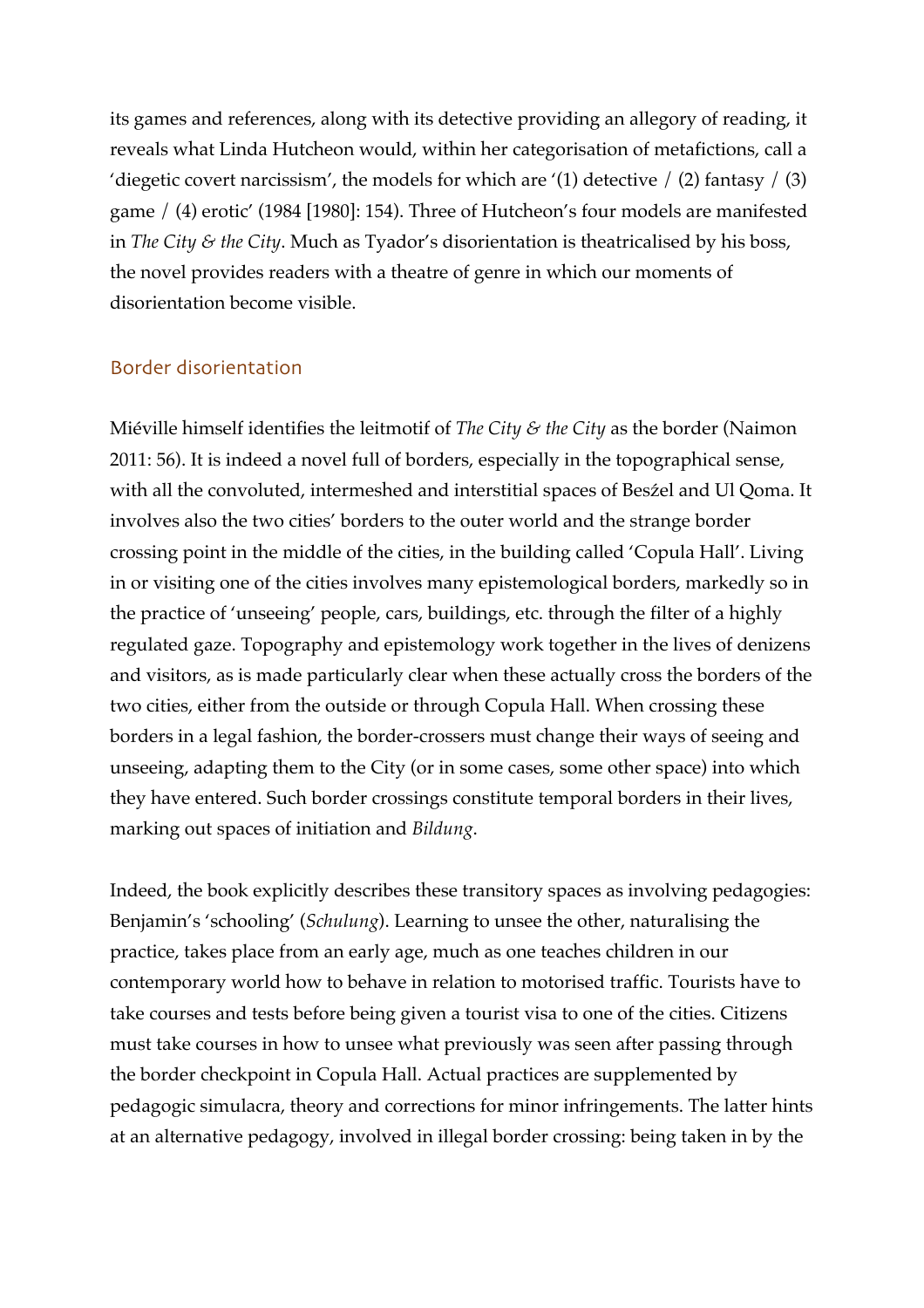sublime, horrific, Kafkaesque entity of the Breach – and disappearing to some unknown place.

Border crossings like these predictably involve mobility and shiftiness, splitting and mirroring, and liminality. Between the cities of the title lies the overlapping and disorienting ampersand "&". The textual crossing between the two first parts of the novel, 'Besźel' and 'Ul Qoma', which is at the same time Tyador's crossover between the cities Besźel and Ul Qoma as part of his investigation, exhibits many of the aspects mentioned here. Before the crossing, Tyador is subjected to a compressed course (including a session in an 'Ul Qoma simulator' [Miéville 2009: 133], developed by neuroscientists) to get him used to unseeing Besźel once he gets to Ul Qoma; the protagonist-narrator calls this training 'an accelerated orientation' (Miéville 2009: 133, my emphasis), underlining its aim of keeping any disorientation in the crossover to a minimum. At the crossing, he is interrogated by the border control guard, doubling and confirming his identity as a 'hailed' subject. Once through the control point, he finds himself in a space which is theoretically very familiar (he is after all still for the most part walking the same streets as he walks in Besźel), but in which this familiarity is interdicted and replaced by something unfamiliar (the sights and sites of Ul Qoma). He is required to direct his gaze in new directions, and often to walk in other routes. He is also equipped with a supervisory double, his liaising officer in the Ul Qoma militsya, Qussim Dhatt.

Things have to be described twice, in the following quote using the fantasy terminology of the two cities ('crosshatched', 'topolganger', 'grosstopically'):

In Besźel it is an unremarkable shopping street in the Old Town, but it is crosshatched, somewhat in Ul Qoma's weight, the majority of buildings in our neighbour, and in Ul Qoma its topolganger is the historic, famous Ul Maidin Avenue, into which Copula Hall vents. (Miéville 2009: 132)

The experience is potentially 'traumatic' (Miéville 2009: 133), uncanny and disorienting. 'Weird?' Dhatt says to Tyador, '[g]uess it must be strange' (Miéville 2009: 134). Tyador narrates: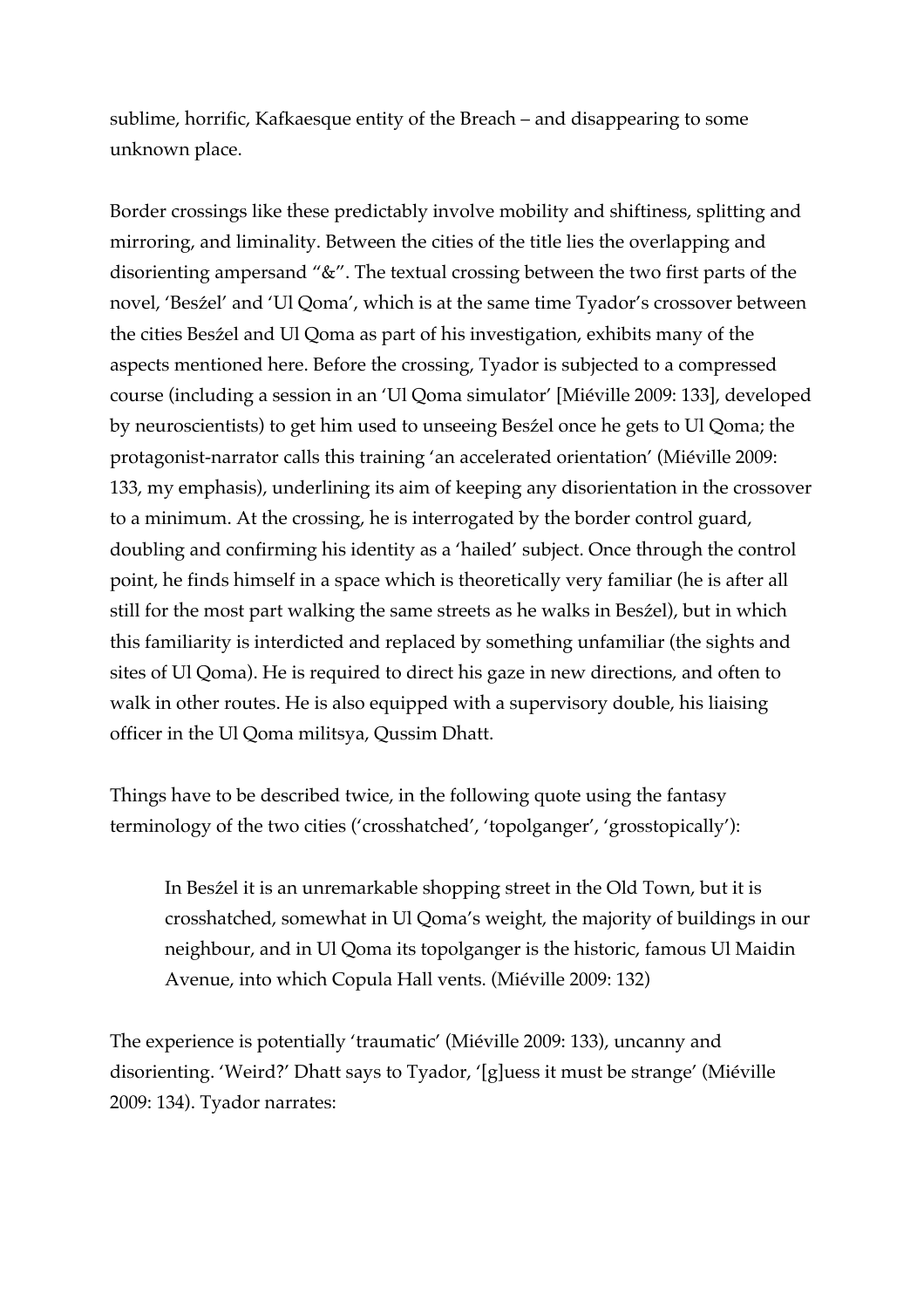Now light, foreign light, swallowed me as I emerged, at speed, from Copula Hall. I looked everywhere. From the rear of Dhatt's car, I stared at the temple. I was, suddenly, rather astonishingly and at last, in the same city as it. (Miéville 2009: 133)

. . . [T]hese streets shared the dimensions and shapes of those I knew, they felt in the sharp turns we took more intricate. It was as strange as I had expected it would be, seeing and unseeing, being in Ul Qoma. (Miéville 2009: 135)

To reiterate the key phrases in these quotes: 'I looked everywhere' (Miéville 2009: 133); in all directions, in 'sharp turns' (Miéville 2009: 135). Orientations which were different from those he was used to. Very quickly however, Tyador regains his composure:

I had them in the background now, hardly any more present than Ul Qoma was when I was at home. I held my breath. I was unseeing Besźel. I had forgotten what this was like; I had tried and failed to imagine it. I was seeing Ul Qoma. (Miéville 2009: 134)

He returns for the time being to his role as the detective hero, a subject position with a sovereign self and a sense of oriented control.

# Unseeing

*The City & the City* creates a 'little theoretical theatre' of genre, making genre visible – the word *theatre* being related etymologically to the Greek word for seeing. This making-visible of genre, and by extension, of ideology, takes place thanks to successive disorientations. Conversely, the practice of unseeing, so central to Miéville's novel, seems to be one of orientation. In order to unsee something that may not be seen, one must orient the gaze towards something which may be seen. Only in this fashion can one confirm one's identity as belonging to the space one inhabits – the consequence of not unseeing is violent removal from one's world by the Breach. Yet beneath the act of orientation that constitutes unseeing, as is so often hinted at in the novel, there is a moment of disorientation, in the split second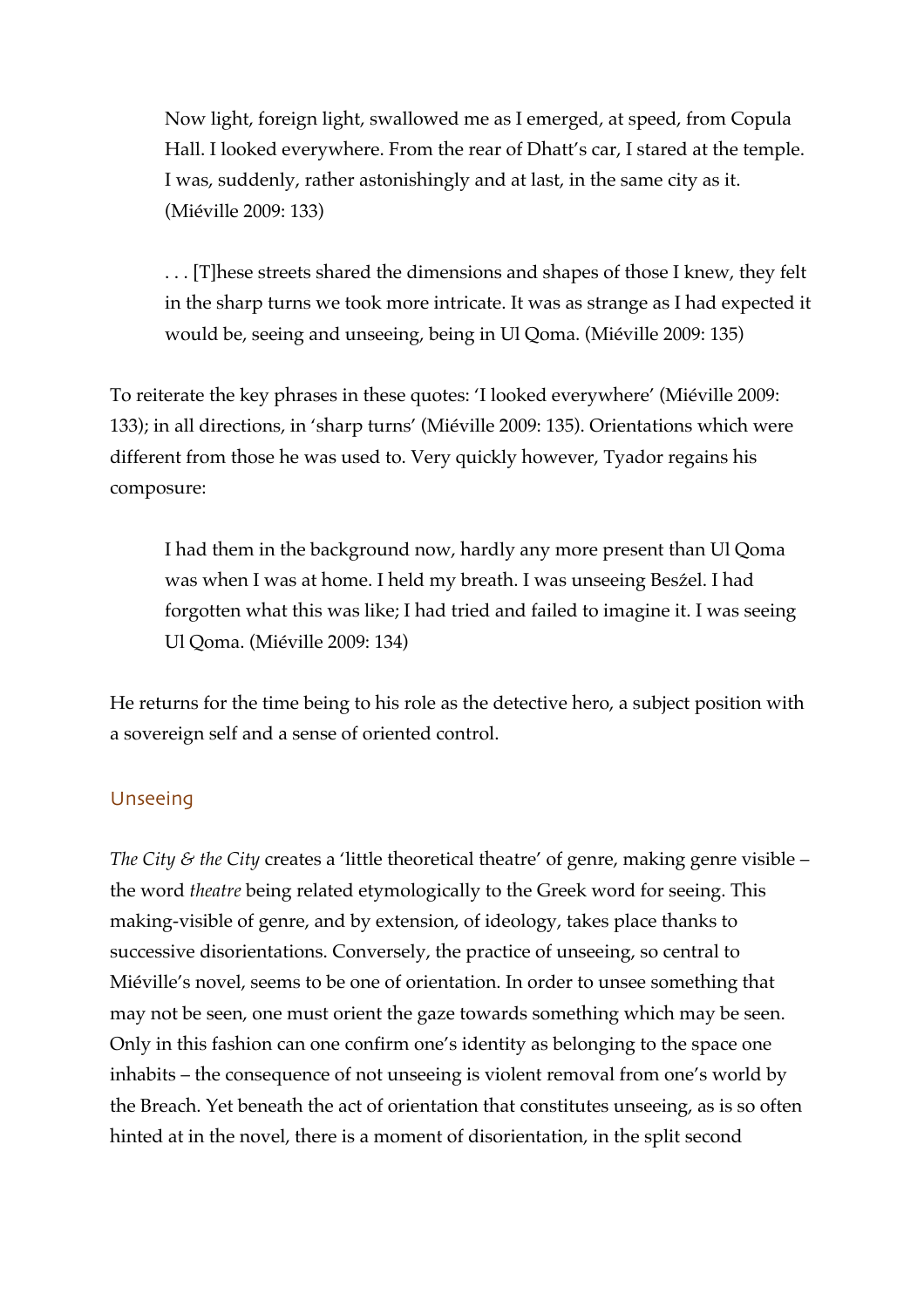preceding unseeing in which one recognises something enough to realise that it must be unseen.<sup>8</sup>

Like so many science fictional novums (social or technological), unseeing can be read as a reification of something familiar from our own experience. Through the estrangement of the fantastic, we readers become aware of the moments when we ourselves unsee (compare Bairner 2011; Lewis 2013: 52; Marks 2013: 227; Martin 2013: 714) – for us an informal, phenomenological event, which is here given a name. Those who live in tourist attractions often unsee the tourists; there are cultures in which nuns and servants are traditionally unseen, the homeless, the disabled and the embarrassing are unseen, the naked are unseen in a particularly disoriented fashion by the prudish ('I did not know where to look'), racialised others are unseen, and in many cultures all strangers are unseen, or at least their faces ('Don't stare!'). In the split cities in our world (and all cities contain borders) the novel also addresses, people often 'unsee' the other. Freedman sees the 'ideological operation' of unseeing in *The City & the City* as self-contradictory (2013: 18), and Martin (2013: 714–716), inspired by Žižek, identifies it as the post-ideological condition of being aware, but acting as if one is not. Unseeing might be an aspect of discourse in general, with its blind spots, yet it may be useful to retain its specificity. The underlying theatricality of naturalised unseeing makes it different from naturalised blindness.

It is this theatricality Althusser would like us to unsee in his scene of becoming a subject. The scene of the officer hailing one on the street, however, is precisely a reminder of the specificity of *The City & the City*, read as a text about our everyday actions of unseeing. For unseeing here is juxtaposed with policing, another form of gaze.

# The Breach

The first act of unseeing in *The City & the City* happens straight after Tyador's inspection of the crime scene where the murdered person is found. It is described in detail.

 $8$  A description of the neuroanatomy of unseeing in *The City & the City* has already been attempted (Voytek 2010).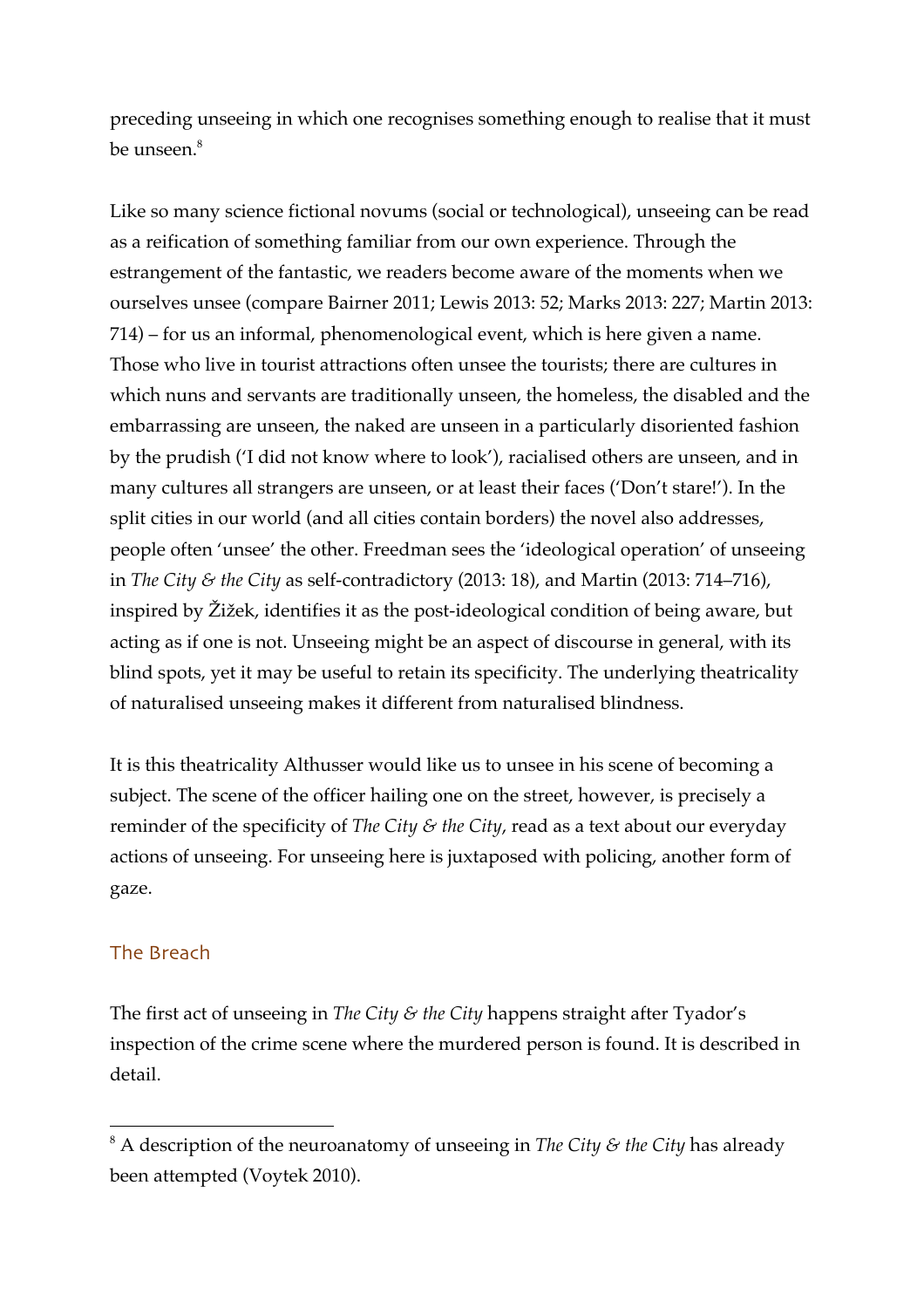An elderly woman was walking slowly away from me in a shambling sway. She turned her head and looked at me. I was struck by her motion, and I met her eyes. I wondered if she wanted to tell me something. In my glance I took in her clothes, her way of walking, of holding herself, and looking.

With a hard start, I realised that she was not on GunterStrász at all, and that I should not have seen her.

Immediately and flustered I looked away, and she did the same, with the same speed. I raised my head, towards an aircraft on its final descent. When after some seconds I looked back up, unnoticing the old woman stepping heavily away, I looked carefully instead of at her in her foreign street at the facades of the nearby and local GunterStrász, that depressed zone. (Miéville 2009: 12)

For the reader attuned to the subtle paranoia of much crime fiction, this woman may suggest a significant detail to be noted, especially since the narrator-protagonist wonders 'if she wanted to tell me something', in addition to a minor breach being involved. The scene, however, is also an initial introduction to the practice of unseeing or 'unnoticing' and the momentary 'flustered' disorientation it can bring with it, and the reader may well conclude that this is its main function.

By the time the novel again mentions an old woman (198), the first scene may have been forgotten. Tyador, now operating in Ul Qoma, takes a walk by himself, without supervision. He has just eaten dinner at his Ul Qoma counterpart's home, which he knows lies in the physical vicinity of his own home in Besźel. Because of the nature of the two cities, to visit his own home legally, he would have to go to the Copula Hall border crossing point and then double back to the city district of his home. To visit his home in a more direct fashion would be to commit breach. Indeed, since his point of origin is his flat in Besźel, arriving in the street outside it from within Ul Qoma means that he has already doubled back. A description of his attempt to unsee his own home follows. And this edging onto transgression of the rules of breach does not pass unnoticed: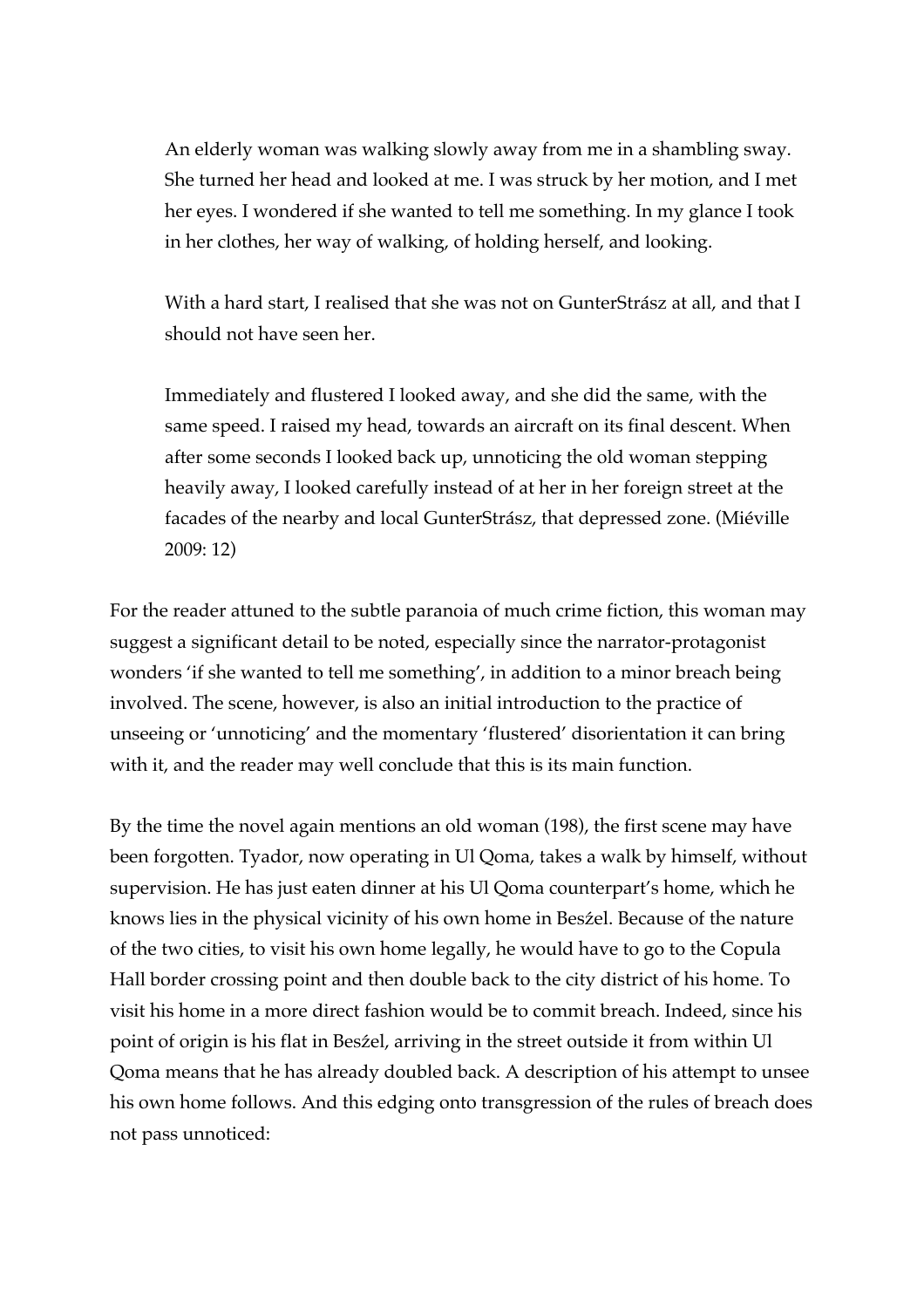Someone was watching me. It looked like an old woman. I could hardly see her in the dark, certainly not her face in any detail, but something was curious in the way she stood. I took in her clothes and could not tell which city she was in. That is a common instant of uncertainty, but this one went on for much longer than usual. And my alarm did not subside, it grew, as her locus refused to clarify.

I saw others in similar shadows, similarly hard to make sense of, emerging, sort of, not approaching me, not even moving but holding themselves so they grew more in focus. The woman continued to stare at me, and she took a step or two in my direction, so either she was in Ul Qoma or breaching.

That made me step back. I kept backing away. There was an ugly pause, until as if in belated echo she and those others did the same, and were gone suddenly into shared dark. I got out of there, not quite running but fast. I found better-lit avenues. (Miéville 2009: 198 – 199)

Again, this episode does not resolve into a narrative function – much as the old women's 'locus refuse[s] to clarify' (Miéville 2009: 198). To understand it completely, the reader must double back, making a theatre of her own trajectory through the book.

While it is not mentioned directly here, the reader has already learnt to identify threatening and shadowy beings as the mysterious and seemingly all-powerful Breach, through an earlier episode in which an American is deported by the Breach after committing breach. The significance of the Breach's interest in Tyador does not become clear before he himself commits breach at the end of the 'Ul Qoma' part of the book, by shooting a killer who is in Besźel. Just before he does this, he notes, '[a]n old woman stared at me' (Miéville 2009: 237). The old woman cannot herself in fact commit breach by seeing Tyador in any of these situations, because she is herself part of the Breach.

The shooting episode emphasises uncertainty again, lack of clarity and meaning, but also promises a point of no return. As the reader crosses from the 'Ul Qoma' to the 'The Breach' parts of the book, this sense of a generalised transgression is installed as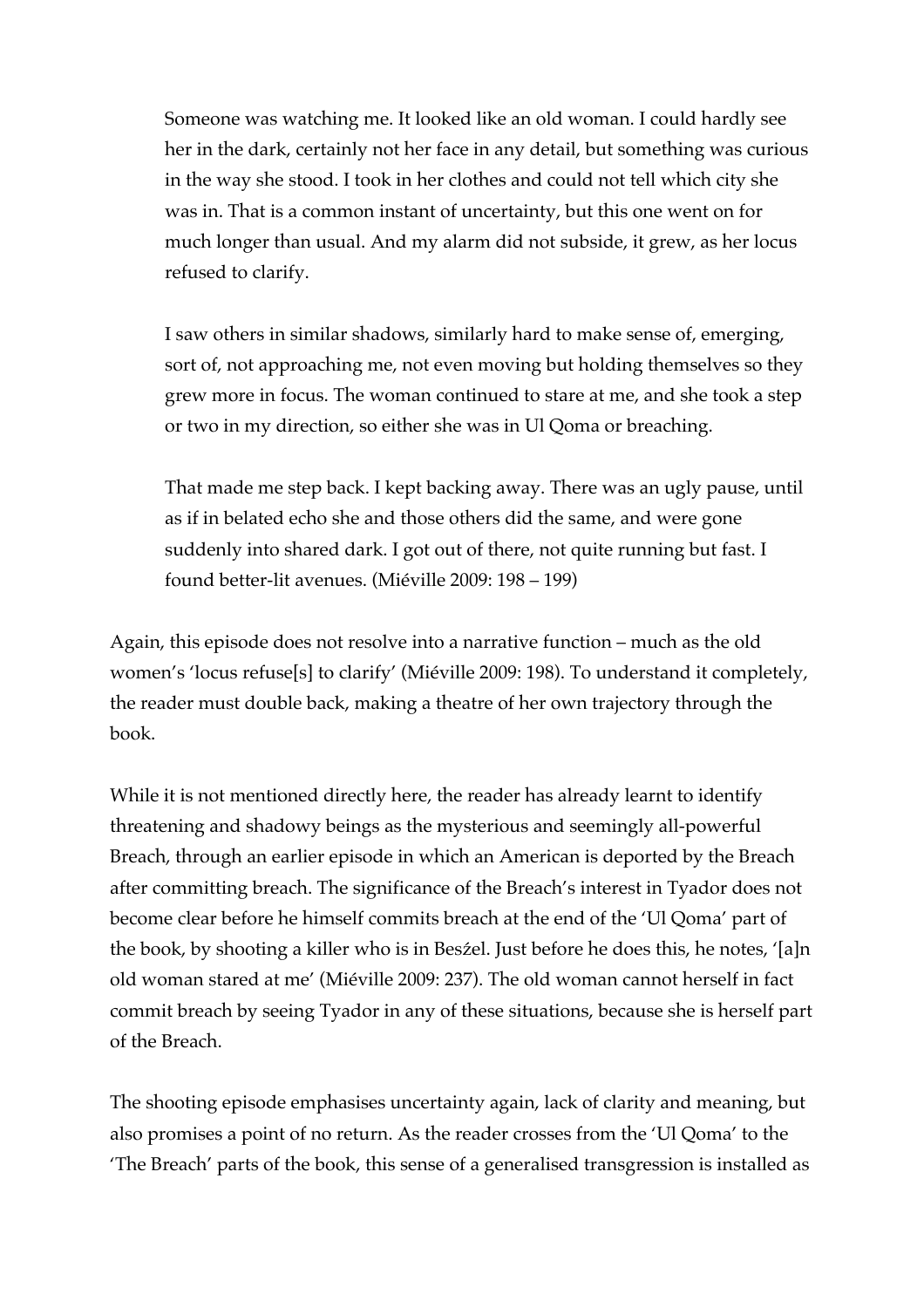Tyador leaves Ul Qoma and Besźel and becomes part of the breach. Disorientation is also generalised in the opening paragraphs of Part Three:

But unclear figures emerged where there had been no purposeful motion instants before, only the milling of no ones, the aimless and confused, and those suddenly appeared newcomers with faces so motionless I hardly recognised them as faces were saying the word. It was statement of both crime and identity.

'*Breach*.' A grin-featured something gripped me so that there was no way in which I could break out, had I wanted to. I glimpsed dark shapes draped over the body of the killer I had killed. A voice close up to my ear. '*Breach*.' A force shoving me effortlessly out of my place, fast fast past candles of Besźel and the neon of Ul Qoma, in directions that made sense in neither city. (Miéville 2009: 237–238)

Tyador has been sent 'not into mindless silence but into a dream arena where I was quarry' (241), the word 'arena' again evoking the theatrical. Breach is now in all directions: 'If you commit it it will envelop you. Breach is void full of angry police' (Miéville 2009: 248). Faced with his new minder – and future colleague – in the Breach, Tyador reaches a maximum of disorientation: 'I was looking around nervily as if to catch sight of something almost invisible in the corners' (243). His minder Ashil slowly brings him back to subjecthood: 'He pointed his right hand at me forkfingered, index and middle digits one at each of my eyes, then at his own: *Look at me*. I obeyed' (Miéville 2009: 241). Clearly, the double meaning of *breach* – '[i]t was statement of both crime and identity' (Miéville 2009: 237) – is a paraphrase, quite possibly a conscious paraphrase,<sup>9</sup> of Althusser's scene of becoming a subject through being hailed by an officer on the street.

# Utopian moment

 $9$  Miéville is a Marxist and has a doctorate in international law, with a critical legal studies slant to the dissertation.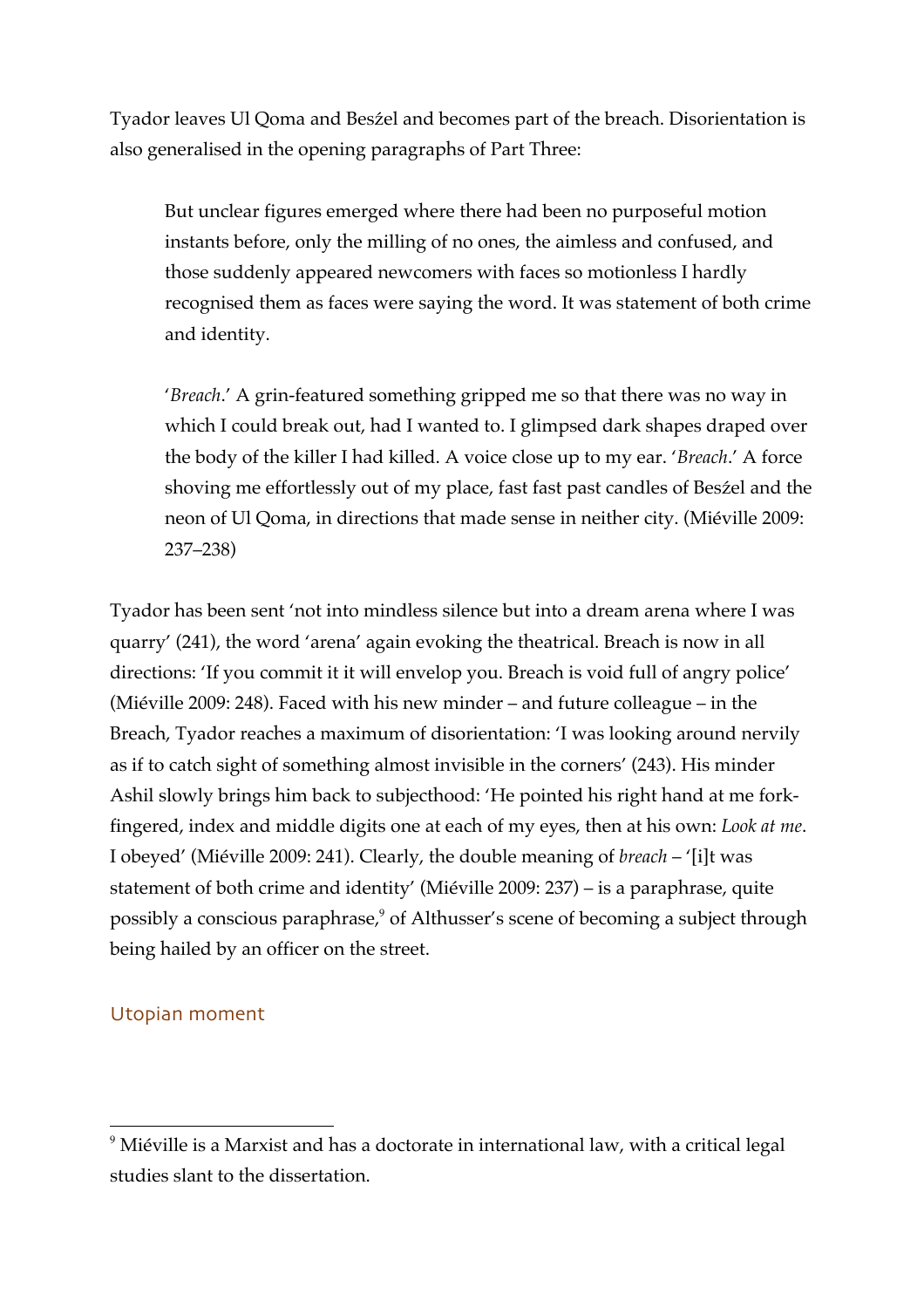There is something absolute about the Breach; Tyador has been ripped out of the social fabric to which he belongs. At one point he actually relishes what this new border crossing brings with it; walking in the streets again, he can find himself 'pleasantly disoriented' (Miéville 2009: 253). This is the closest Tyador comes in the novel to actively seeking out disorientation. Yet he has regained an apparently true identity as a detective for the Breach, fulfilling a destiny set for him – if we are to read the signals hidden in the episodes with the old woman – and finding a new orientation. Freeing himself from the obligation to unsee may involve a less pleasant form of disorientation: 'My sight seemed to untether as with a lurching Hitchcock shot, some trickery of dolly and depth of field, so the street lengthened and its focus changed. Everything I had been unseeing now jostled into sudden close-up' (254). This is however followed immediately by a subjectifying, orienting hailing by his Breach minder Ashil:

'Where are you?' Ashil said. He spoke so only I could hear.

'Are you in Besźel or Ul Qoma?'

'. . . Neither. I'm in Breach.'

'You're with me here.' We moved through a crosshatched morning crowd. 'In Breach. No one knows if they're seeing you or unseeing you. Don't creep. You're not in neither: you're in both.'

He tapped my breast. 'Breath.' (Miéville 2009: 254)

While subsequent events bring the investigation into the initial murder of the novel to an end, his narrative emphasises that this investigation is really part of another investigation, that of his own breach. The murder of the young woman Mahalia Geary has only become part of the Breach's remit upon Tyador's breach, for the Breach is not concerned with normal crimes. Also, the absoluteness of the Breach is relativised by the way in which the American hi-tech firm involved in Geary's murder disregards the Breach's power. If it had not been for such continual relativisations, the status of the Breach as a new orientation would justify Althusser's wish to unsee the details of the hailing process.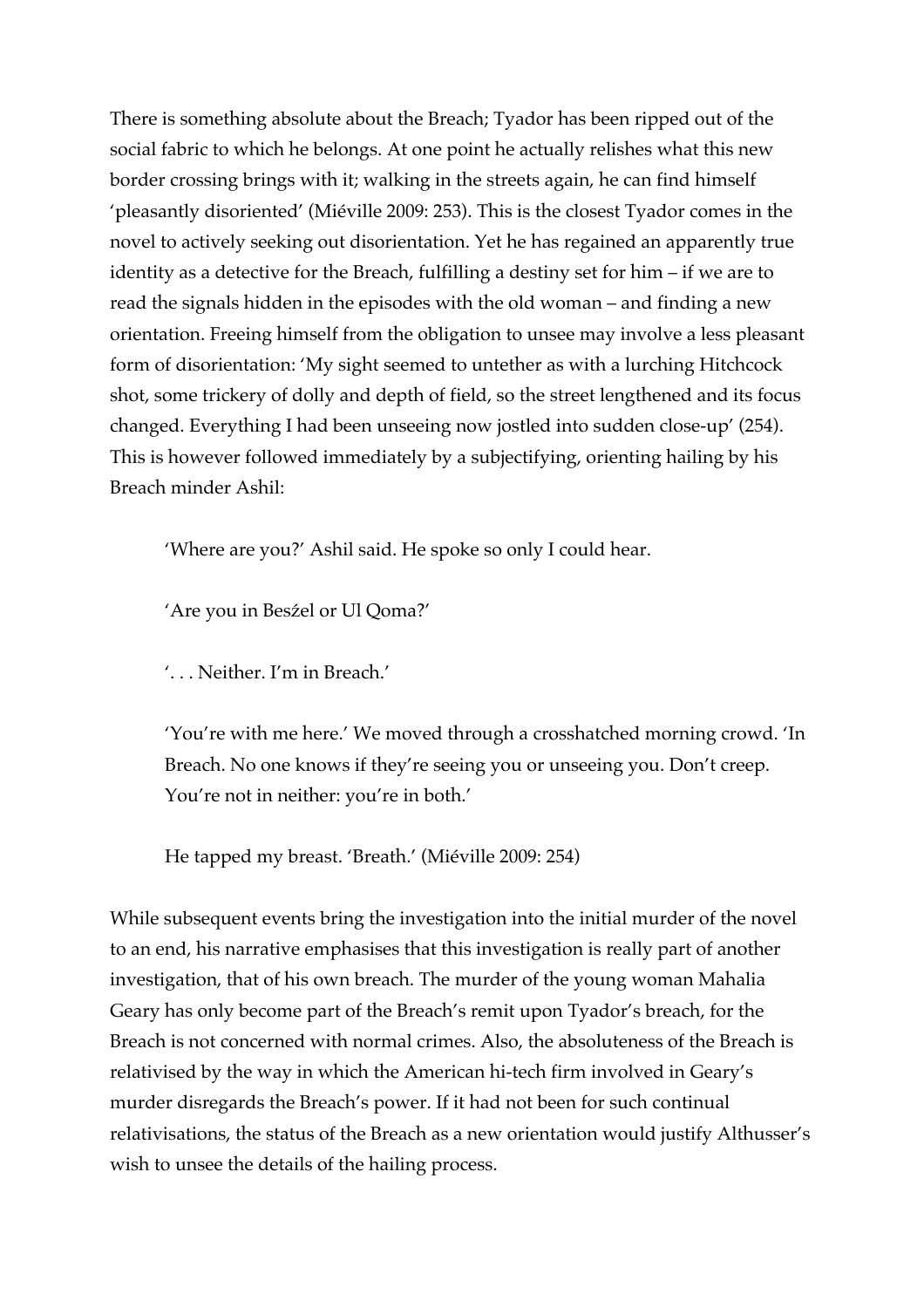This is not to say, however, that disorientation would promise a possibility of transcendence and of more permanent unorientation. When *The City & the City* suggests an escape from the orientation-reorientation economy, it is shown to be highly problematic. The actual murderer, the Canadian academic David Bowden, attempts to escape Mahalia's killers by placing himself in the same position as the Breach:

. . . he would be in Breach, which, unbelievably, he was not yet. He walked with equipoise, possibly in either city. Schrödinger's pedestrian . . . He did not drift but strode with pathological neutrality away from the cities' centres, ultimately to borders and the mountains and out to the rest of the continent. (Miéville 2009: 295–296)

Locals are 'unsure where, in fact, to look' (Miéville 2009: 296). Bowden sets up a scene of ambiguous and hybrid orientation, what we might call a post-orientation, a life on the borderline; however, his 'pathological' striding reduces his position to one of reorientation. Similarly, continual confusion about the status of the Breach, in which '[n]o one knows if they're seeing you or unseeing you' (254), might imply that the breach can provide a space of permanent unorientation. Bowden indeed provides Tyador with a model for how to understand his own role as part of the Breach: 'I was learning from him how to walk between them, first in one, then the other, or in either, but without the ostentation of Bowden's extraordinary motion – a more covert equivocation' (308). Whether the novel's last words – 'I live in the interstice yes, but I live in both the city and the city' (312) – describes a state of unorientation is however unclear as long it does not provide a description of concrete practices.

My argument here revolves around the theatrical ambiguity which tinges the world of *The City & the City*, belying Ashil's almost Althusserian statements on the ideological work of unseeing: 'It works because you don't blink . . . No one can admit it doesn't work. So if you don't admit it, it does' (Miéville 2009: 310). Bowden's plan is theatrical in its 'ostentation'; but Tyador's attempt at a 'covert' practice also implies a visibility that must be hidden. These and the other aspects of the novel I have examined here – including the theatricality and hesitation integral to its play with genre – suggest that momentary states of disorientation are necessary to orientation,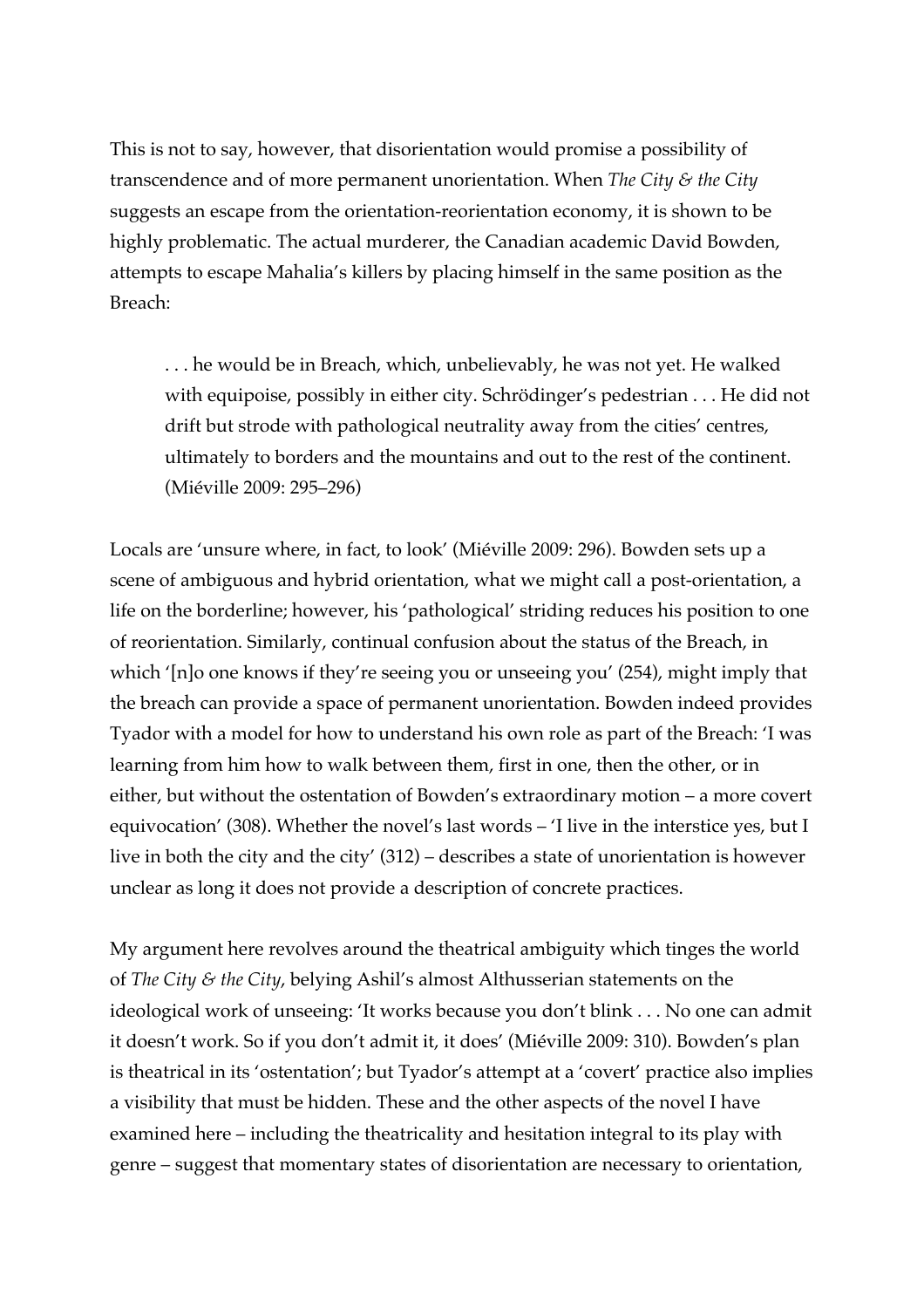and that disorientation is in turn a product of the visibilities, pedagogies and resistances inherent in the spatialities and temporalities we live in, be it as social subjects or more specifically as readers. Disorientation cannot be sought out, but the spaces which produce it – be they cities or novels – can be. Disorientation will, however, always remain momentary.

# Disclosure statement

No potential conflict of interest was reported by the author.

# References

Althusser, L. 1970. 'Idéologie et appareils idéologiques d'état (notes pour une recherche)'. *La pensée* 151, 3–38.

Althusser, L. 1971. 'Ideology and Ideological State Apparatuses (Notes Towards an Investigation)'. *Lenin and Philosophy and other Essays*. Translated by Ben Brewster. London: NLB, 121–173.

Bairner, A. 2011. 'Between flaˆnerie and Fiction: Ways of Seeing Exclusion and Inclusion in the Contemporary City'. *Leisure Studies* 31:1, 3–19.

Bakić -Hayden, M. 1995. 'Nesting Orientalisms: The Case of Former Yugoslavia'. *Slavic Review* 54:4, 917–931.

Benjamin, W. 1991. 'Berliner Kindheit um Neunzehnhundert'. *Gesammelte Schriften*. Vol. IV. Frankfurt a. M.: Suhrkamp, 235–304.

Benjamin, W. 2006. *Berlin Childhood Around 1900*. Translated by Howard Eiland. Cambridge, MA: Harvard University Press.

Derrida, J. 1991. 'L'autre cap: Mémoires, réponses et responsabilités'. *L'autre cap suivi de La démocratie ajournée*. Paris: Minuit, 11–110.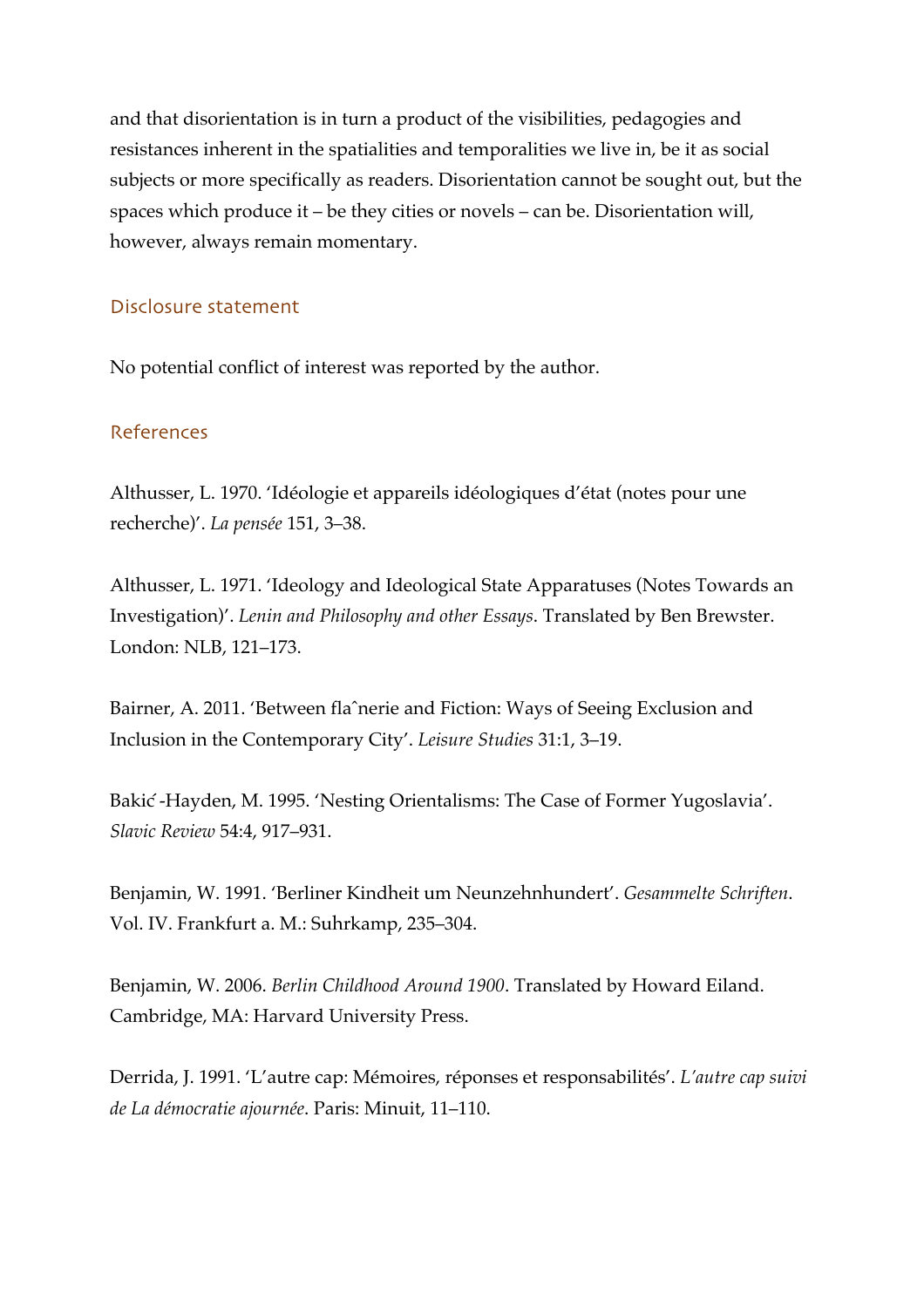Derrida, J. 1992. 'The Other Heading: Memories, Responses and Responsibilities'. *The Other Heading: Reflections on Today's Europe*. Translated by P.A. Brault and M. Naas. Bloomington: Indiana University Press, 4–83.

Franquesa, J. 2011. '"We've Lost Our Bearings": Place, Tourism, and the Limits of the "Mobility Turn"'. *Antipode* 43:4, 1012–1033.

Freedman, C. 2013. 'From Genre to Political Economy: Miéville's The City & The City and Uneven Development'. *CR: The New Centennial Review* 13:2, 13–30.

Frelik, P. 2011. 'Of Slipstream and Others: SF and Genre Boundary Discourses'. *Science Fiction Studies* 38:1, 20–45.

Hutcheon, L. 1984 [1980]. *Narcissistic Narrative: The Metafictional Paradox*. New York: Methuen.

Kafka, F. 1925. *Der Prozess*. Berlin: Verlag die Schmiede.

Kafka, F. 1994. *The Trial*. Translated by Idris Parry. London: Penguin.

Lewis, T.E. 2013. 'Jacques Rancière's Aesthetic Regime and Democratic Education'. *The Journal of Aesthetic Education* 47:2, 49–70.

Le Guin, U.K. 1976. *Orsinian Tales*. New York: Harper & Row.

Le Guin, U.K. 1979. *Malafrena*. New York: Berkley.

Marks, P. 2013. 'Monitoring the Unvisible: Seeing and Unseeing in China Miéville's *The City & The City*'. *Surveillance & Society* 11:3, 222–236.

Martin, N. 2013. 'Unacknowledged Cities: Modernity and Acknowledgement in China Miéville's *The City & The City* and Marc Isaacs' *All White in Barking*'. *European Journal of Cultural Studies* 16:6, 710–724.